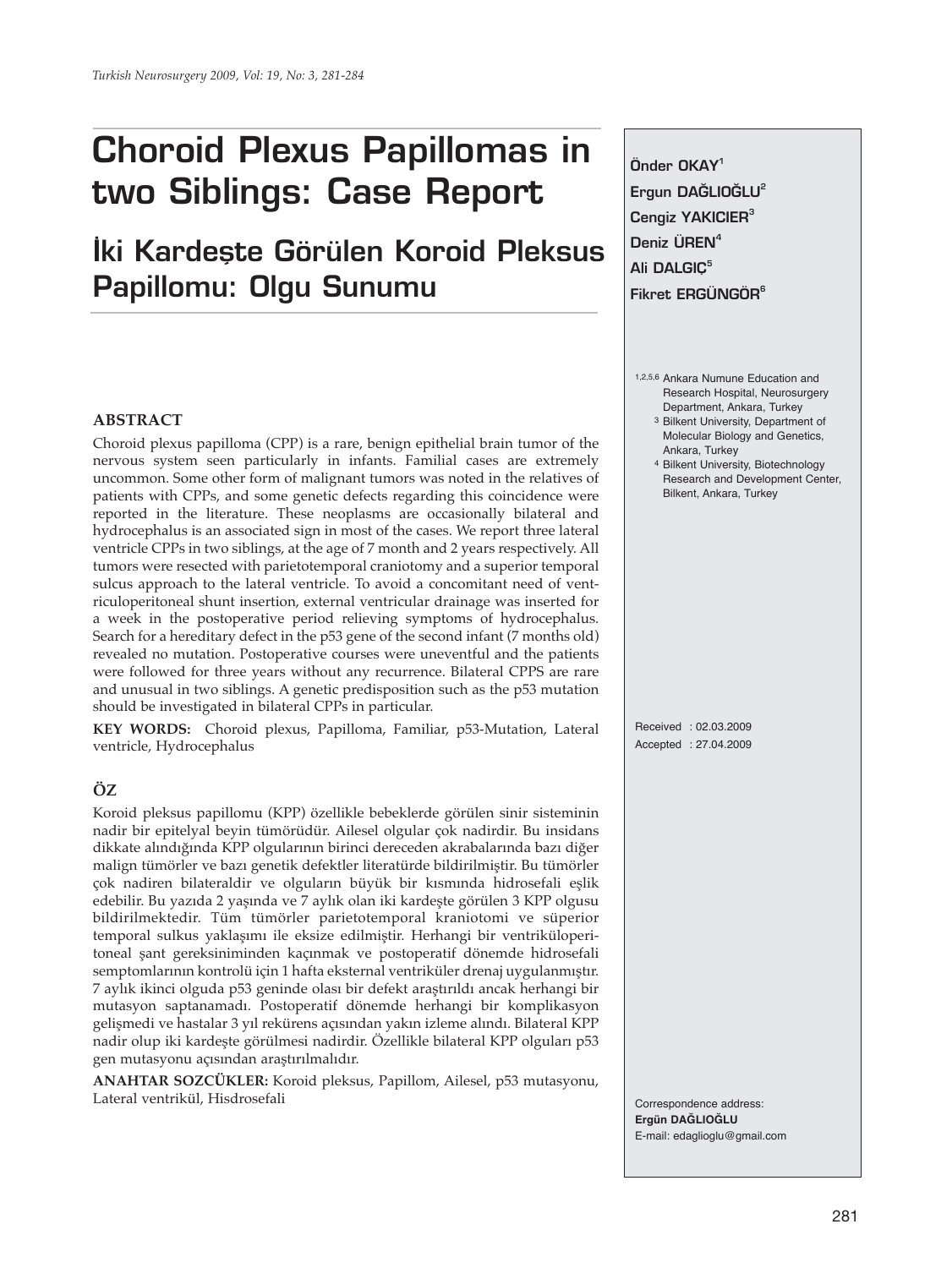#### **INTRODUCTION**

Choroid plexus papillomas (CPPs) are congenital neoplasms that are more frequently recorded in the pediatric population. They constitute 3% of all primary pediatric cerebral neoplasms (8, 22). Patients usually present with epileptic seizures and symptoms of hydrocephalus. They make up the most common ventricular tumor of childhood. About two thirds of choroid plexus papillomas are localized in the lateral ventricles (8,13,22). Genetic transition (3,11,17,19,23,24) or bilateral presentation is extremely rare and less than 10 cases have been reported previously (1,4-6,18). Here we report two siblings operated for unilateral and bilateral CPPs.

# **Case 1**

A 2-year-old male infant was admitted with vomiting and epileptic seizures noted within the last 2 weeks. Neurological examination, clinical and family history were completely normal. An intensely enhancing mass in the right lateral ventricle trigone and hydrocephalus were noted on cranial CT. MRI showed a right lateral ventricle mass extending into the third ventricle and the preliminary diagnosis was CPP (Figure 1A). A right parietotemporal craniotomy was performed and the lesion was approached through the posterior portion of the superior temporal sulcus. A grayish-pink lobulated mass was removed grossly as total. An external ventricular drainage system was inserted in case of postoperative hydrocephalus. Drainage was removed a week later and the patient was discharged without any neurological deficit. Histopathological sections revealed typical findings of CPP. The antiepileptic drug was discontinued after 3-year seizure-free follow-up. MRI performed three years after surgery demonstrated total removal without any remnant and hydrocephalus (Figure 1B).

# **Case 2**

A 7-month-old male infant experienced a seizure characterized with loss of consciousness and staring at a fixed point. His parents brought the child to the hospital since their elder son had been operated for the same symptom (Case 1). Further family investigation revealed no history of malignancy or a similar pathology. Neurological examination was unremarkable. CT demonstrated intensely enhancing bilateral lateral ventricle mass. On MRI, the lesions filled the lateral ventricles completely



*Figure 1: A. Axial T1-weighted precontrast image demonstrating right lateral ventricular mass and mildly dilated ventricles. B. Postoperative axial T1-weighted postcontrast image shows complete removal of right ventricular mass.*

and hydrocephalus was prominent (Figure 2A). The infant was operated through superior temporal sulcus approaches bilaterally with an interval of 3 weeks between the operations. The excised lesions were put into liquid nitrogen directly after removal in order to perform genetic studies. Histopathological examination was again compatible with CPP. The patient was discharged 5 weeks after his admission without any neurological deficit. Imaging studies performed 2 years after surgery demonstrate complete removal of both tumors (Figure 2B). Study for a hereditary p53 gene mutation was negative shown by genetic analysis (Figure 3).

#### **DISCUSSION**

Choroid plexus papillomas are benign neoplasms which originate from neuroectodermal tissues. They constitute about 0.5 % of whole intracranial tumors.



*Figure 2: A. Axial T1-weighted postcontrast image demonstrating bilateral trigonal intensely enhanced mass and moderate signs of hydrocephalus. B. Postoperative coronal T1 weighted postcontrast image shows removal of both ventricular masses with a small remnant in the right lateral ventricular mesial wall.*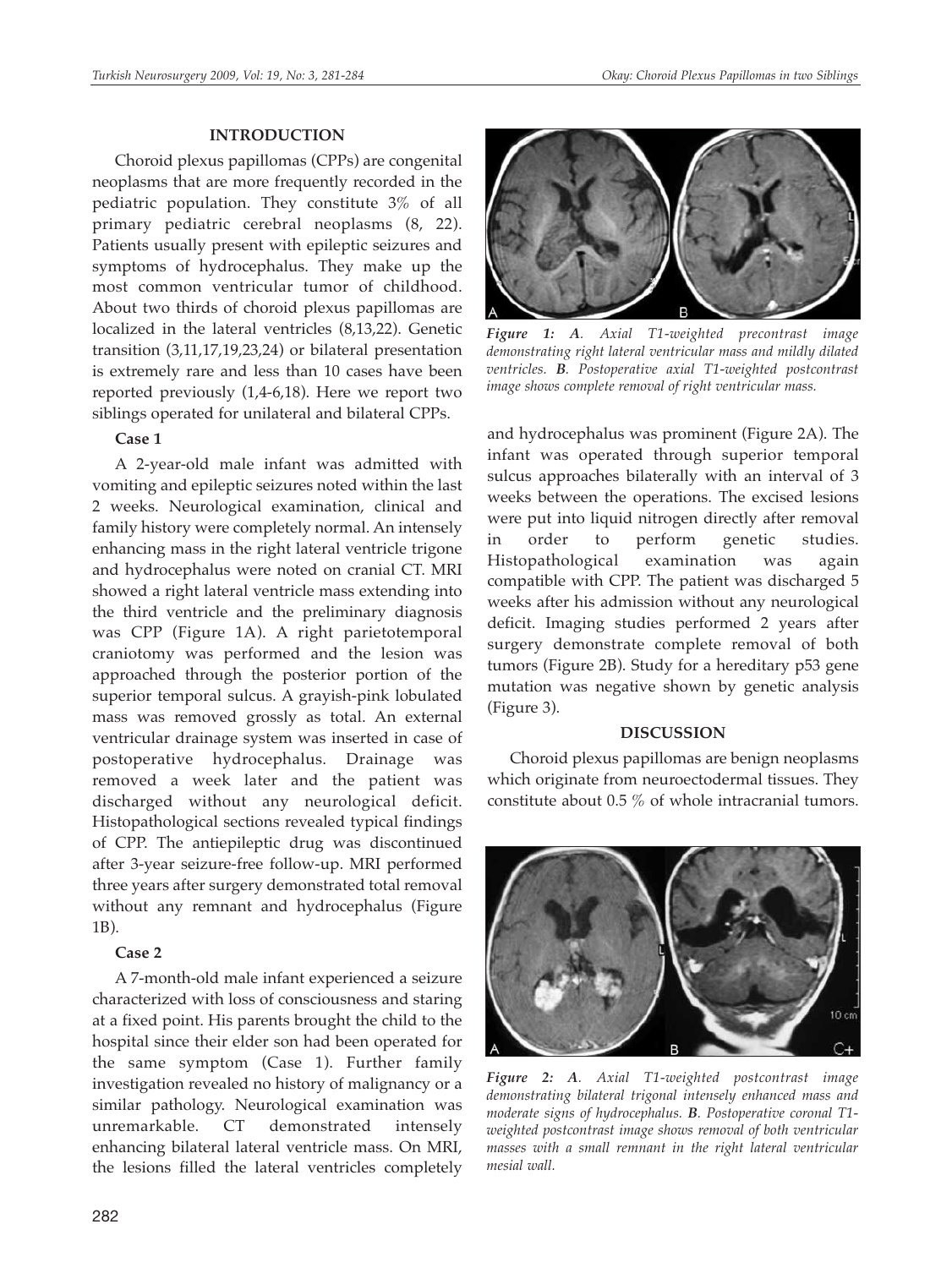

*Figure 3: Sequence analysis shows no mutation at the area of codon 248 (Arrow).*

Genetic transition and p53 mutation (location is at locus p53, 191170.0036) have infrequently been reported (17,23). Moreover, hSFN5/IN/1 somatic mutations of chromosome 22 were reported in CPP, atypical CPP and choroid plexus carcinomas were reported in the same family recently (19). CPPs in siblings or identical twins were reported twice previously (3,11). Other malignant tumors were noted in the relatives of patients with CPPs and some genetic defects regarding this coincidence were reported (6,19). We analyzed the p53 gene, which is a well known tumor suppressor gene, for the presence of germline mutations that can be associated with CPP. All coding exons of p53 were sequenced in both patients, which did not reveal any pathogenic mutations. An example of the sequence data where a previously reported mutation at codon 248 (CGG>TGG; Arg>Trp) resides is shown in Figure 3. Other tumor suppressor genes like hSFN5/IN/1 or oncogenes may have played a role in the development of the CPP in these two siblings.

Choroid plexus papillomas are usually localized in the lateral ventricles in children and fourth ventricle in adults (3,4,8,22). However, true bilateral lateral ventricle CPPs is rare (4,5,13,18). True bilateral CPPs in two siblings had not been reported until now. At the operation, we did not find any difference with regard to their surgical removal when compared to unilateral CPPs but one should be aware of this finding for operative planning. Another important point with regard to bilateral localization is to differentiate the contralateral papilloma from villous hypertrophy. Histopathological studies may be insufficient to differentiate these two entities and neuroradiological features may be used as an effective tool (7). Association of hydrocephalus, lobulated appearance and homogeneous enhancement are highly suspicious for CPPs.

Hydrocephalus is usually an associated feature of CPPs. In fact, the majority of tumors present with symptoms of hydrocephalus (6,14). Hydrocephalus in these patients is thought to be caused by an overproduction of CSF as noted in diffuse villous hyperplasia, and should thus resolve if tumor resection is complete (2). The role of inflammation and obstructive causes remains to be proved. Meticulous microsurgical techniques aid in total removal of tumor as well as prevention of hydrocephalus. The use of temporary external ventricular drainage also assists in prevention of postoperative hydrocephalus as indicated in this report. Drainage of blood and postoperative collections could also contribute to prevention of complications like hydrocephalus and subdural effusions (15). Shunting is an alternative strategy but should be avoided if possible since drop metastases of CPP are a well-known feature (9,10).

Surgical resection is the preferred way of treatment for CPPs. Several surgical approaches were defined previously for lateral ventricle CPPs (12,15,16,20). We prefer a transsulcal approach from the most posterior portion of the superior temporal sulcus. This approach provides a direct access to the posterior one-third of the lateral ventricle, called the trigone. The safety of the approach depends upon the cerebral tissue dissected although this region is anatomically safe, particularly on the non-dominant hemisphere. Tacconi et al. reported a good outcome if the resection was complete with a recurrence rate of less than 10 % (22). With regard to bilateral CPPs, we advocate a time interval of 3 weeks between the two operations if possible. There seems to be a chance of cure and low risk of recurrence for CPPs if the resection is complete. Role of radiotherapy in CPP treatment is still controversial and it is better to reserve this alternative just for recurrent and residual lesions with a risk of high morbidity and mortality (21). Follow-up is therefore the best choice to handle these patients.

# **REFERENCES**

1. Beppu T, Kagawa M, Shimizu T, Matsumori K, Kubo O: Case of congenital bilateral choroid plexus papilloma. (Jpn) (Abstract). No To Shinkei 24: 179–186, 1972